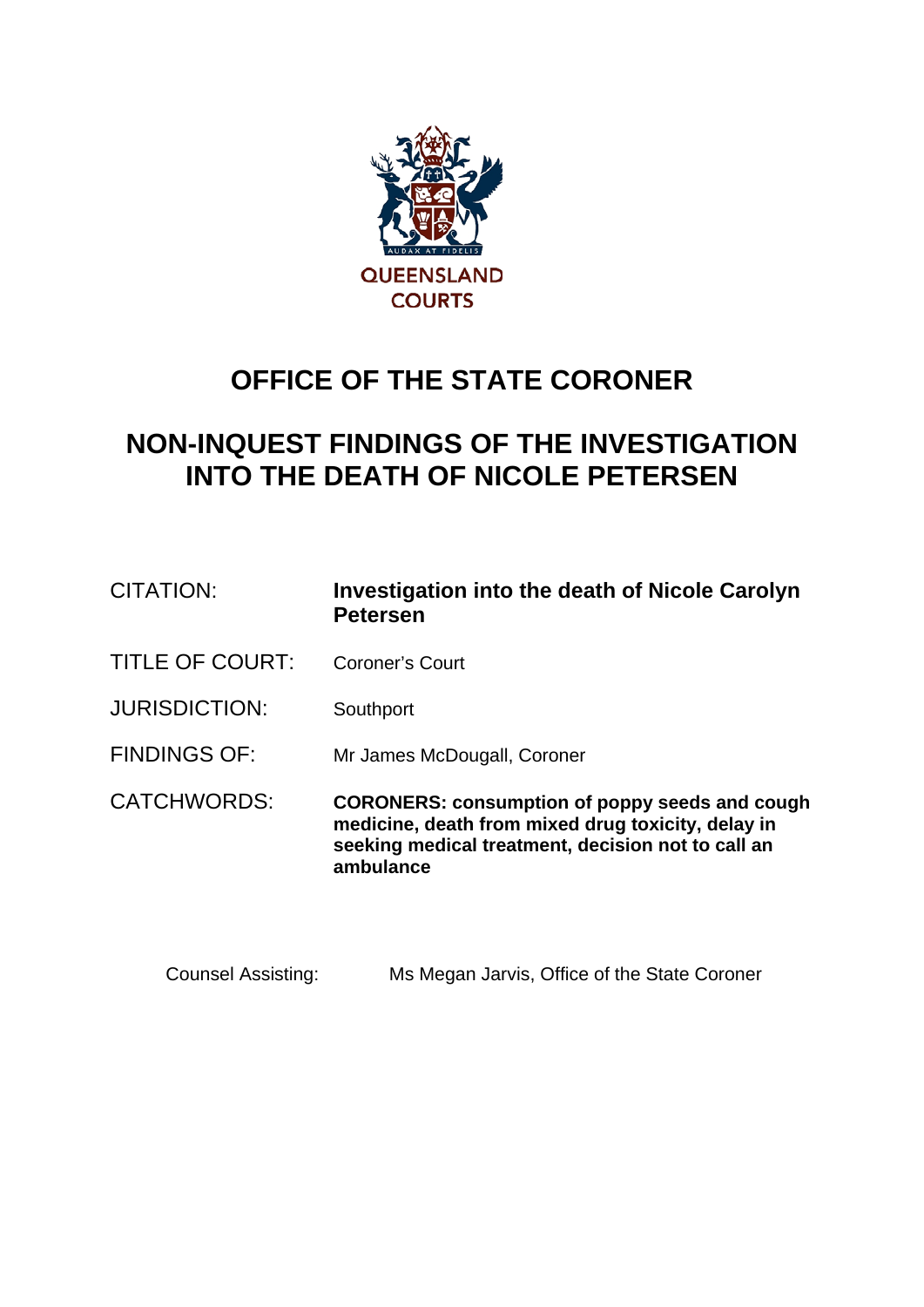Ms Nicole Petersen (Nikki) was 19 years of age at the time of her death.

On Friday 30 March 2012 Nikki travelled from Victoria to Brisbane to attend the 21st birthday party of Max, a friend, whom she had met in November 2011. The pair had stayed in touch since that time and had arranged for Nikki to stay with Max at his home for the weekend of his party, which was scheduled for Saturday 31 March 2012, until the following Wednesday.

At the time of Nikki's visit, Max lived at an address in Greenbank with his parents, his brothers and his sister. During her stay, Nikki slept in Max's bedroom with Max.

Max and Nikki had planned to *get stoned* together during Nikki's visit and consumed a variety of substances over the course of her stay including marijuana, cough syrup and one tablet each of diazepam.

The day prior to Nikki's death, Sunday 1 April 2012, Nikki purchased a quantity of poppy seeds from a local supermarket. Max remembers Nikki spending some time looking at the different quantities of packets and jars available, making sure they were buying the right amount that they needed. Nikki told Max *I've had 300ml before and it didn't last long*. Nikki chose a number of satchels and jars of poppy seeds and purchased them at the self-serve checkout.

They returned to Max's home and went to Max's room, where they each shared some of the remaining cough medicine Nikki had purchased earlier that weekend. Nikki then showed Max photos on her phone of some *poppy seed tea* she had made in Melbourne and they talked about how to make it.

Max helped Nikki to make the poppy seed mixture using empty soft drink bottles to mix the seeds with cold water. They then poured some of the mixture into glasses and added some of the cough medicine to the glasses. Nikki and Max took the poppy seed tea to Max's room where they slowly sipped the tea over the course of an hour or so.

Max and Nikki experienced effects of the *poppy tea* for the remainder of Sunday evening with Max describing it as a *beautiful experience* and *the most fun we've had in a long time*.

Nikki and Max went to bed sometime between 11:00pm and midnight on Sunday 1 April 2012. As they were falling asleep, Max heard Nikki *make some strange breathing noises* as she was breathing in and out, which he described as *like a groaning noise, like she had trouble breathing*. Max said to Nikki *Why are you making those strange noises Nikki?*. She answered him straight away, saying, *What strange noises? Maybe it's a split personality of mine coming out that I don't know about*. Max thought she was making a joke.

During the night Max occasionally heard Nikki making the noises again, except it seemed more *like heavy snoring*. He tried to wake her up two or three times but couldn't so he went back to sleep.

Max awoke the next morning, Monday 2 April 2012, sometime between 5:00am and 5:45am. He noticed that Nikki was limp and unresponsive and would not wake up or respond to his voice or to being physically shaken.

Max alerted his mother to what was happening and she went to his assistance. She told Max to sit Nikki up, saying *let's try to bring her around*. Max's mother later told the Queensland Police Service (QPS) that *at this point I thought she might have overdosed on this 'poppy tea' but never thought it would be life threatening as it wasn't a 'street drug' or hard drug that I'd ever heard of*'.

As they were trying to dress her and wake her up, Max's mother tried to open Nikki's eyes using her fingers. She saw that Nikki's eyes were rolled back into her head. Nikki was nonresponsive and limp and at this point she says *I knew we had to get her to a hospital*.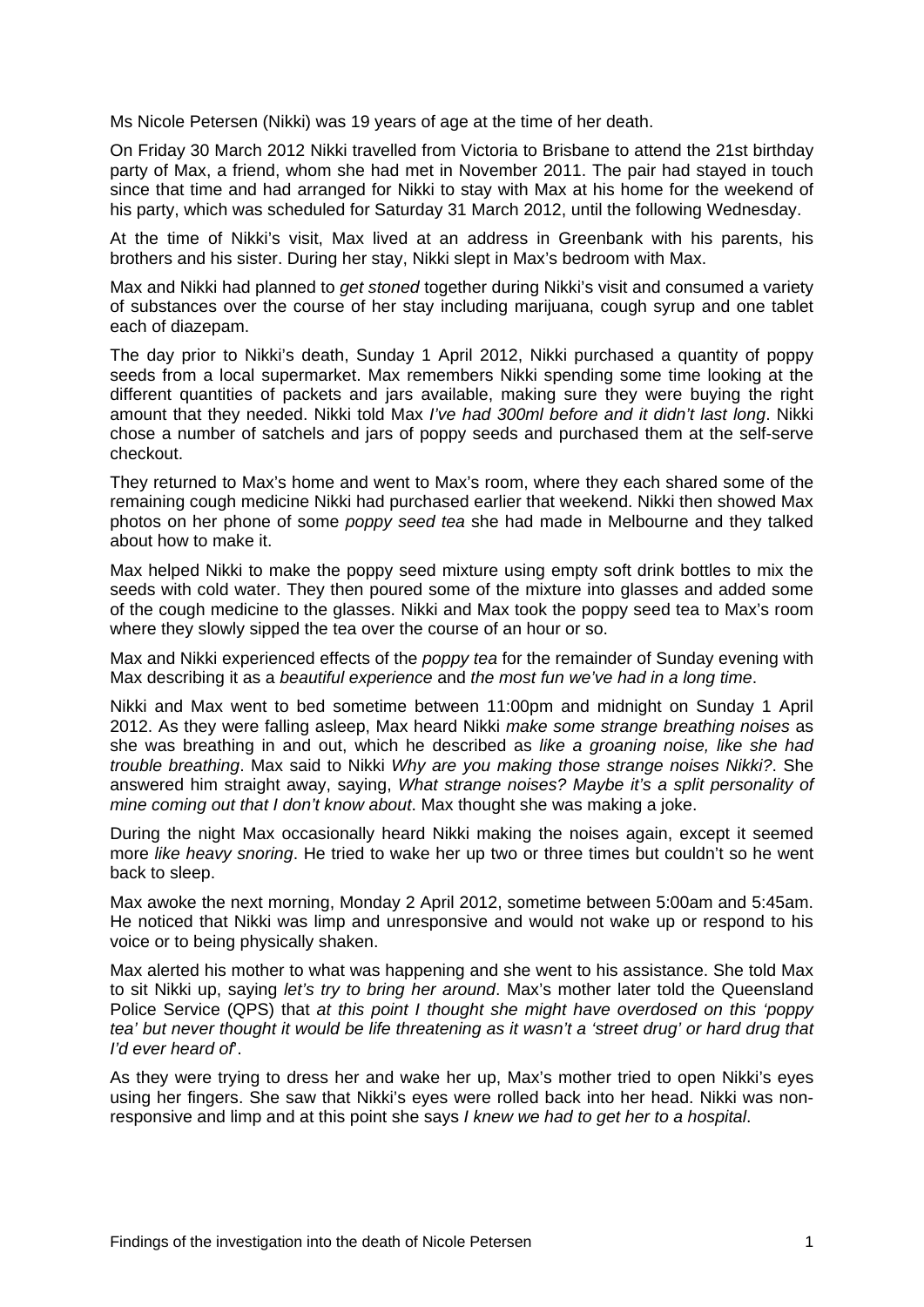Max's mother decided to drive Nikki to the hospital themselves rather than call an ambulance. In explaining this decision to QPS, she stated *because of how far out we live I thought it would be no use to call an ambulance and far quicker if I drove*.

Max and his brothers carried Nikki downstairs to the garage and placed her in the back of their father's car. His mother then drove to Logan Hospital with Max, Nikki and his two brothers.

The group arrived at the Logan Hospital emergency department presenting at 6:49am on 2 April 2012. Nikki was noted to be unresponsive, not breathing and with no pulse and no detectable blood pressure. She was quickly moved into the resuscitation area of the emergency department where staff attempted cardiopulmonary resuscitation including multiple doses of adrenalin. Nikki was unable to be resuscitated and was declared deceased at 7:25am.

## *Autopsy findings & toxicological testing*

On 4 April 2011, an external and full internal post-mortem examination was performed by Pathologist, Dr Rohan Samarasinghe. A number of toxicology and histology tests were also conducted.

In Dr Samarasinghe's opinion, the cause of Nikki's death was due to a mixed drug toxicity, in which morphine and dextromethorphan were the major components. Morphine is well document as being present in poppy seeds, whilst dextromethorphan is a cough suppressant with central nervous system depressive properties. Diazepam (benzodiazepine) was also detected in the blood at a low therapeutic level. Dr Samarasinghe noted that the overall results were in keeping with a history of ingestion of poppy seeds along with cough syrup and diazepam.

Dr Samarasinghe concluded that the mechanism of death would have been central nervous system depression by the high levels of morphine and dextromethorphan, which may have been compounded by the presence of diazepam.

# *Expert opinions*

Dr Sally Jacobs, Forensic Medical Officer, Clinical Forensic Medicine Unit, Queensland Health, reviewed the information regarding the circumstances surrounding Nikki's death and provided a report to the Coroner.

Dr Jacobs agreed with the pathologist's findings as to Nikki's cause of death, noting that the levels of morphine (from the poppy seeds) and dextromethorphan (from the cough syrup) found in Nikki's blood samples were both within the range at which fatalities have been reported. Dr Jacobs explained that each of these substances have depressant actions on the nervous system and can cause, among other things, excess sedation and respiratory depression to the point of eventual coma and death

Whilst the level of diazepam found in Nikki's blood samples was below the therapeutic range, Dr Jacobs noted that the use of diazepam in combination with other central nervous depressants such as morphine and dextromethorphan may have increased the risk of excess sedation and respiratory depression.

Dr Jacobs advised that the possible initial effects of intoxication from the poppy seed tea mixture that may have been felt by Nikki and/or observed in her by others included feeling calm, heightened mood or euphoria, unsteadiness, nausea, vomiting and sweatiness. The toxic effects of the mixture may include confusion, hallucinations, lethargy, increasing drowsiness and sleepiness, lowering of blood pressure, a slowing in respiratory rate, shallow breathing, lowered body temperature, cold and clammy skin and eventual coma.

Dr Jacobs confirmed that Max's description of events that evening, including the time that Nikki fell asleep, the breathing sounds she made after this time, and his inability to wake her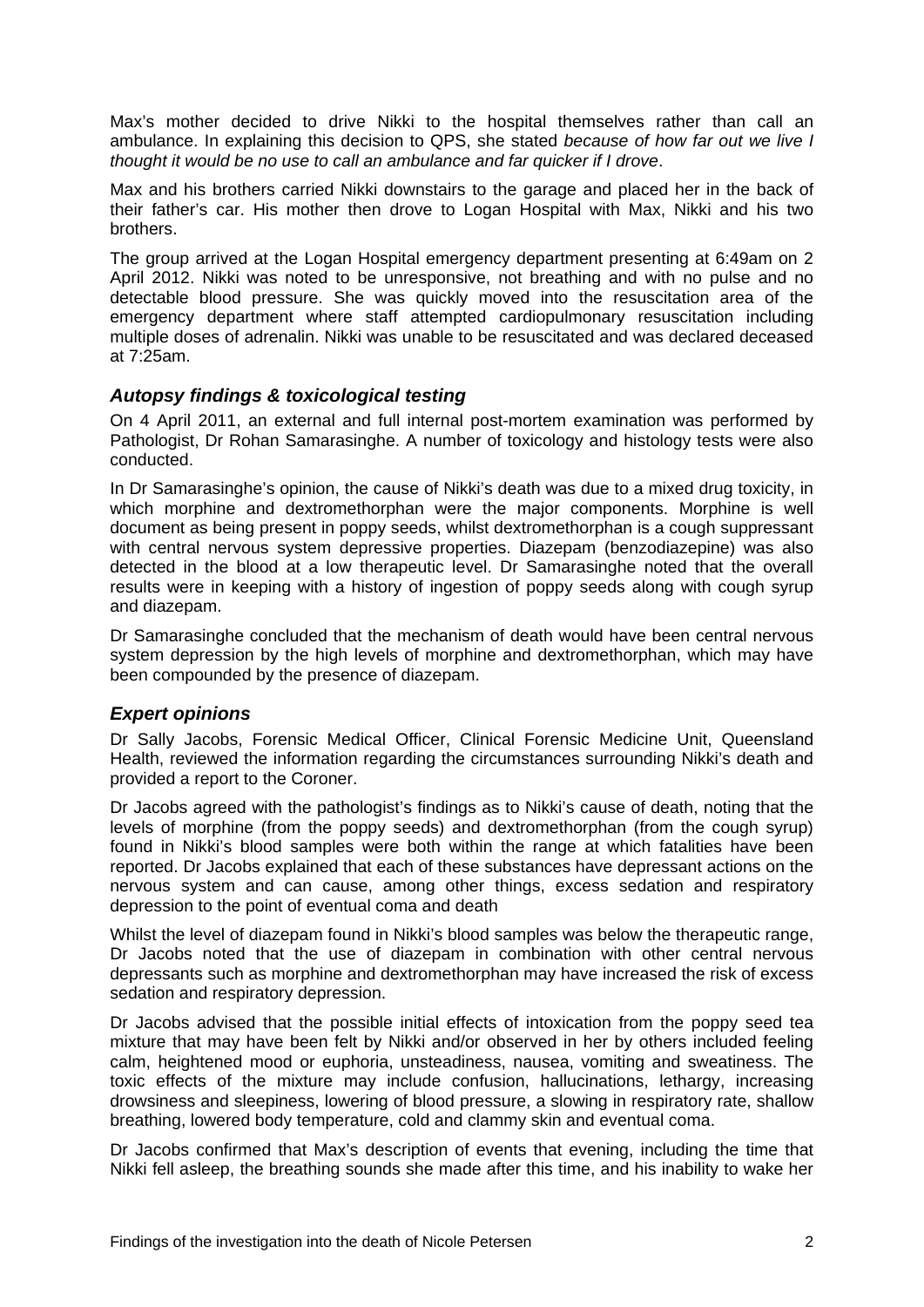during the night, were consistent with Nikki suffering from excessive sedation at these times due to the effects of the poppy tea mixture. Dr Jacobs noted that once Nikki was asleep and sedated, she was at increased risk of respiratory depression.

Professor Stephen Rashford, Medical Director, Queensland Ambulance Service, Department of Community Safety, at the request of the Coroner, provided his opinion on a number of issues relating to the decision not to call an ambulance and the likelihood that such action may have resulted in a different outcome for Nikki.

By way of summary, Professor Rashford advised that had an ambulance been called that morning, it would have likely arrived at the Greenbank address within a period of 12 to 14.5 minutes (based on an analysis of emergency vehicles actually available and in the vicinity on that date). Paramedics would have been expected to treat Nikki by way of artificial ventilation to support her airway and improve her oxygenation which, if Nikki still had cardiac output at the time of treatment, would *more likely than not* have resulted in Nikki's resuscitation. Professor Rashford noted however that even with resuscitation, Nikki may have suffered a brain injury.

Professor Rashford also noted that for patients with narcotic overdose who have suffered a full cardiac arrest, the chances of survival are almost nil. Healthy myocardial cells are relatively resistant to low oxygen levels over a period of time. For the heart to stop beating this means the oxygen levels have been so profoundly reduced for such a period of time that the heart is depleted of all energy stores. This is an almost irretrievable scenario, and is likely why Nikki was not able to be resuscitated once she presented to the hospital in full cardiac arrest.

## *Queensland Police Service investigation*

In the course of its investigation into Nikki's death, QPS gathered information in an effort to determine whether or not Nikki's death was purely a case of misadventure, or whether any criminal offence could be detected, including possible breaches of duties imposed by the Queensland Criminal Code relating to the preservation of human life.

QPS looked particularly at the actions taken by Max and his mother once they had realised Nikki's health was at serious risk, including their decision to transport Nikki to hospital themselves rather than call an ambulance, and also with regard to the apparent time delay between the time Nikki was discovered in a state of ill health and the time that she arrived at the hospital.

#### *Decision not to call an ambulance*

The accounts provided to QPS by each of the members of the family as to the timing of key events on the morning of Monday 2 April 2012 were not entirely consistent, which is unfortunate but understandable given the likely shock, panic and confusion they all experienced that morning.

Nikki was found in a state of serious ill health as early as 5:00am and possibly as late as 5:45am. Hospital records show that Nikki arrived at the Logan Hospital at 6:49am at which time she was unresponsive, not breathing, had no pulse and no recordable blood pressure; in other words, there were no visible signs of life.

Both Max and his brother state that they believed Nikki was still breathing, although very faintly, at the house and also on the drive to the hospital. Max thought he could hear or feel a heartbeat when he pressed his ear to Nikki's chest at the house.

According to Dr Rashford of the QAS, it is *more likely than not* that Nikki would have been successfully resuscitated had paramedics been able to treat her whilst she still had a heartbeat. Dr Rashford further advised that if an ambulance had been called that morning, it would have arrived within 12 to 14.5 minutes of the call.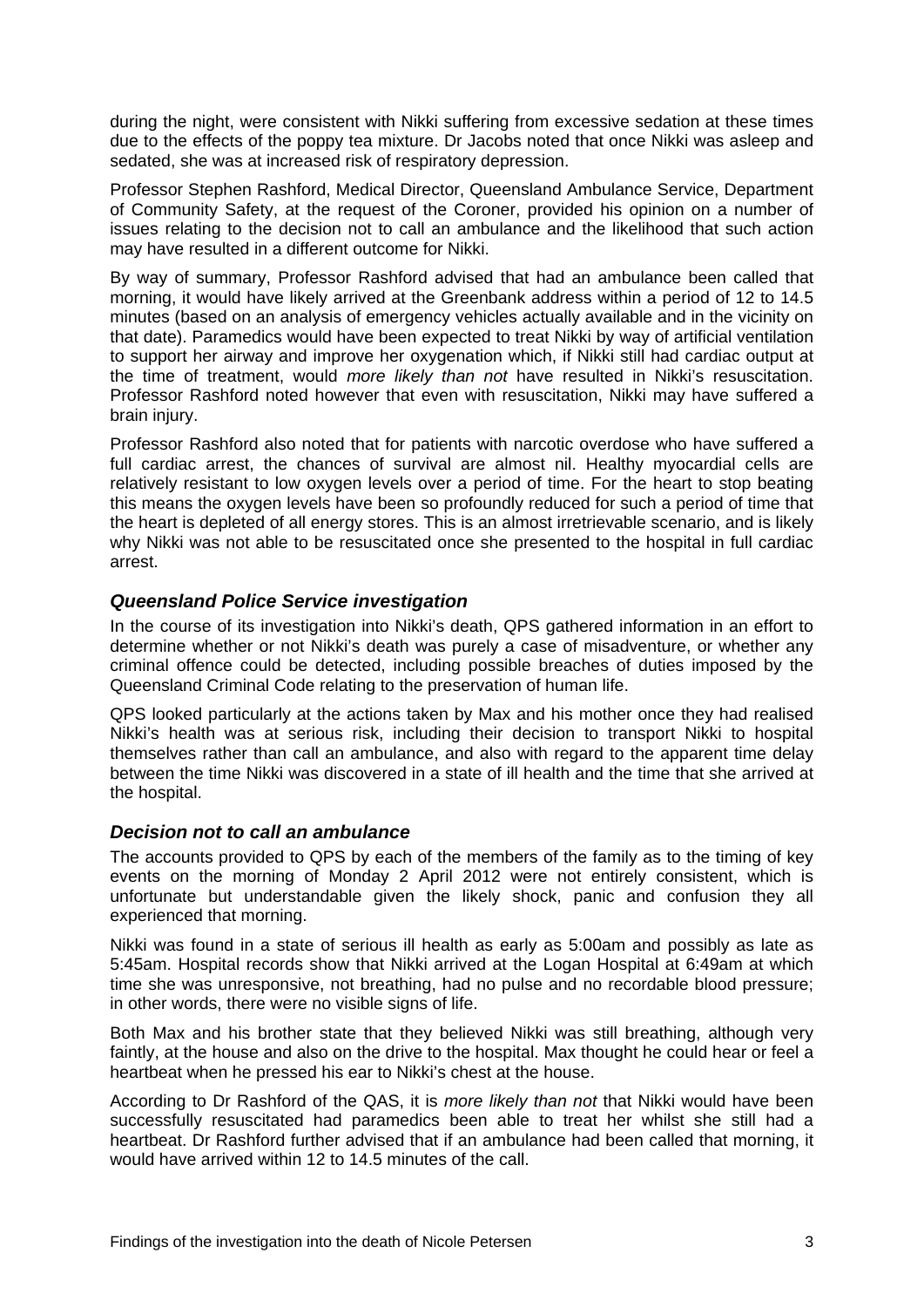The earlier estimate of time at which Nikki was first noticed, that is, around 5:00am, was provided by Max. Given his significant state of shock and distress and the likely effects of the substances he had consumed the previous evening, it is reasonable to give less weight to his account of the time than to the accounts of his mother and brother, who estimated the time to be around 5:45am.

If a 'Triple 0' call had been made at this time, paramedics would have arrived to begin treating Nikki possibly as early as 12 minutes later, at 5:57am.

Max's mother believed that by driving Nikki to the hospital herself, Nikki would receive medical treatment more quickly than if they waited at home for an ambulance. Unfortunately, she was mistaken in this belief. She estimated that the journey from her home to the Logan Hospital would normally take her around 40 minutes. It appears she did not have the confidence that the QAS would arrive within a shorter period of time than this.

Nikki's presentation at the hospital at 6:49am was almost an hour after the estimated time at which earlier and potentially lifesaving treatment would have been available to Nikki, had an ambulance been called at 5:45am and arrived 12 minutes later.

However, Dr Rashford also makes it clear that if Nikki did *not* have a heartbeat when she was discovered that morning, the likelihood of her being successfully resuscitated after that time was almost nil.

It is not possible to establish Nikki's true condition at the time she was discovered that morning, either from the evidence already gathered by QPS or by way of inquest. Max's family members provided what appear to be full and credible accounts of what they saw and heard and it is difficult to see what better information these non-medical persons could provide at inquest that would enable a conclusive finding as to whether Nikki did have a heartbeat at the time she was found.

As such, it is not possible to comment on whether in fact Nikki would have been successfully resuscitated, had an ambulance been called and arrived at the family home in a timely way that morning.

#### *Delay in leaving the house*

Max's mother states it took her 18 minutes to drive to Logan Hospital from her home, which she was able to achieve by *speeding*. Nikki arrived at the hospital at 6:49am. If her recollection as to the time it took her to drive to the hospital is accurate, she would have left her home at around 6:30am. The time between first noticing Nikki as unresponsive (between 5:00am and 5:45am) and the time at which the car left for the hospital (around 6:30am) was therefore somewhere between 50 minutes and one hour and 25 minutes.

Max and his mother's statements as to the events at their house that morning paint a picture of this window of time as one of shock, disbelief and uncertainty as to how serious the situation was and what to do. Max told QPS that *most of the time taken was trying to wake up Nikki*. Max's mother told QPS that *at this point I thought she might have overdosed on this 'poppy tea' but never thought it would be life threatening as it wasn't a 'street drug' or hard drug that I'd ever heard of*'.

Whilst QPS expressed concern regarding the family's delay in leaving the house with Nikki, QPS ultimately concluded that, in its opinion, there was insufficient evidence to charge Max or his mother with an offence under the Queensland Criminal Code, relating to the duties to preserve human life. QPS considered that, given the circumstances including the lack of appreciation of the risk of poppy seeds and the effects of shock and panic, the actions of Max and his mother once discovering Nikki's state of health were not overtly dangerous, and that they reasonably believed the quickest way to seek medical attention for Nikki was to drive her to the hospital.